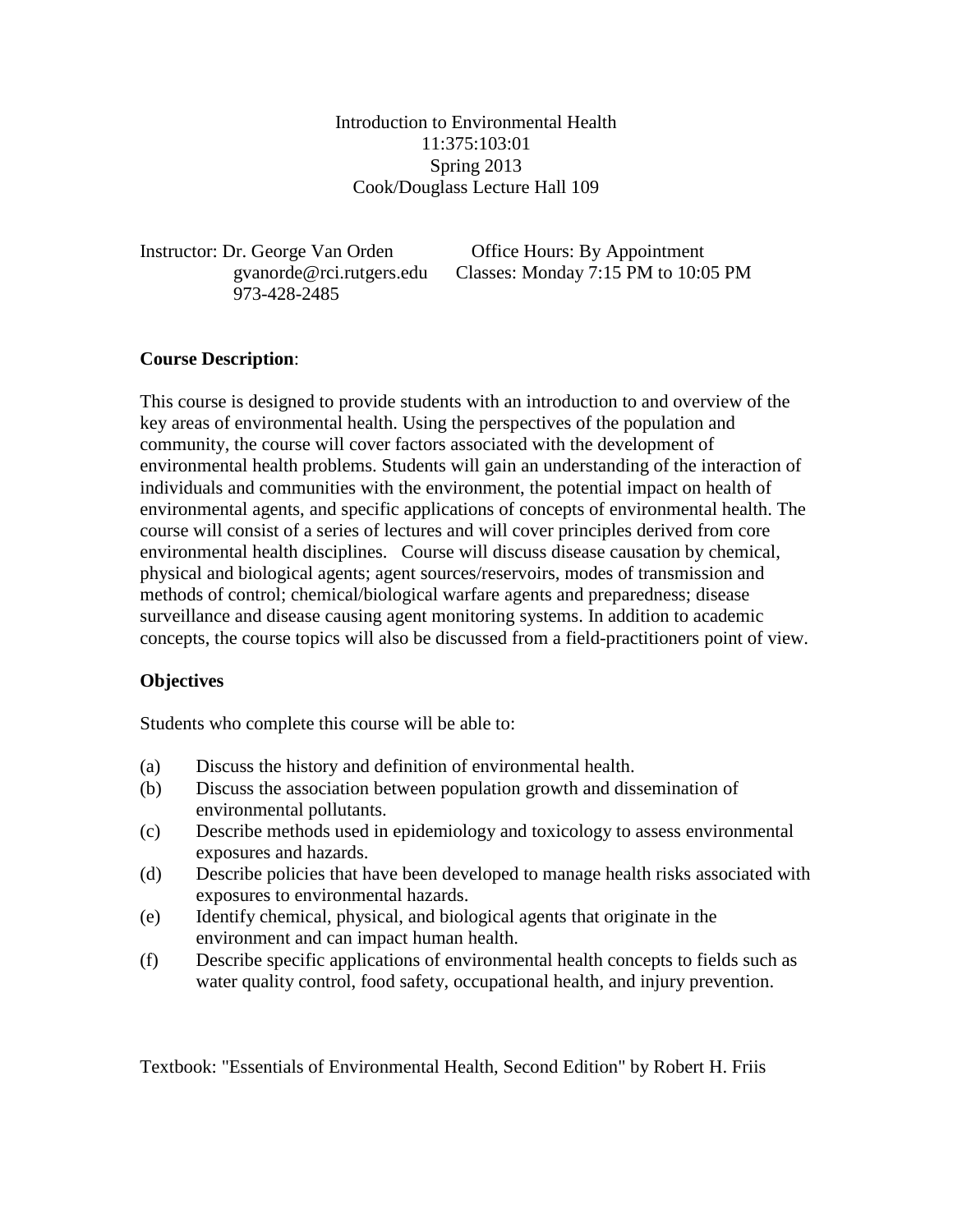Other Course Materials on Sakai (access with your Eden account):

- 1) A calendar of class lecture topics and examination dates.
- 2) Lecture note pages containing the PowerPoint slides used in lecture (Print these out and bring them with you to class).

Special Needs, students with a disability: Please see me immediately so that I can make any necessary arrangements to support your needs.

Grading:

Assignments for 20% of the final grade 2 Hourly exams that count for 40% of the final grade (20% each) Final exam (cumulative) for 40% of the final grade

Grading is based on the timely and correct submission of assignments, as well as performance on two hourly examinations and a final. While the hourly exams cover recent information the final exam is cumulative and include all information covered in class lectures, the text and the additional readings on Sakai.

Guidelines for Assignments

Assignments that involve calculations should be completed in pencil. Please show all work to ensure full credit for the assignment. Correct answers alone will not be given full credit.

Full Credit: The assignment must be complete, correct, and submitted on time ("on time" means the assignment is turned in during the class period when it is due).

Half Credit: Homework that is complete, correct, and submitted within one week of the due date (including that which is turned to my office/mailbox on the same day but after the class period has begun).

No Credit: Homework that is submitted more than 7 days after the due date.

Attendance:

Your presence at all lectures is expected. If you miss a class, you are responsible for all materials, including announcements. Arrange (now!) with a classmate to pick up any handouts and take notes for you. There will be no make-up exams without an acceptable excuse.

*If you expect to miss one or two classes, please use the University absence reporting website <https://sims.rutgers.edu/ssra/> to indicate the date and reason for your absence. An email is automatically sent to me.*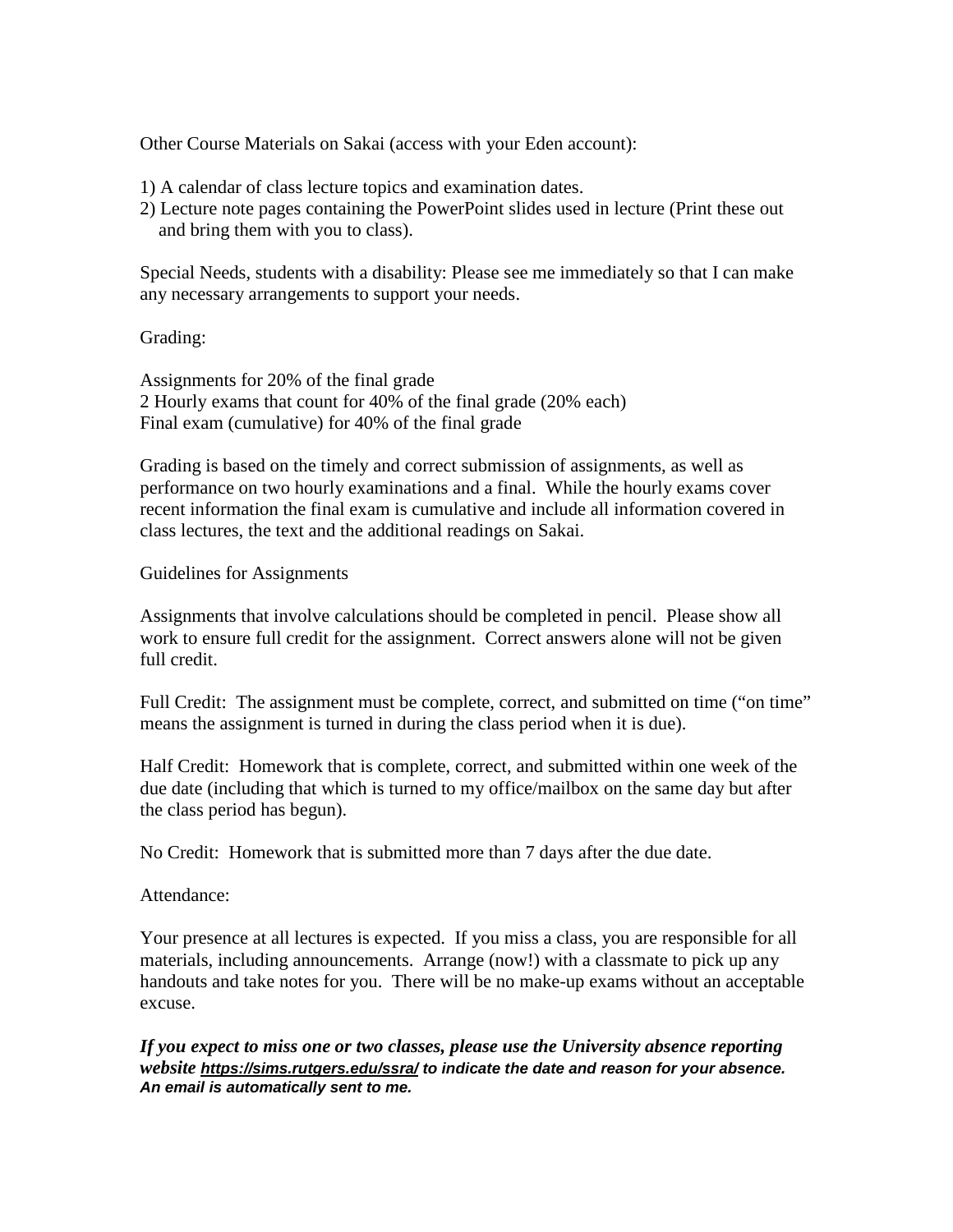### Academic Integrity

Honesty and integrity are an essential part of the educational experience. It is expected that students will complete all quizzes, exams, and assignments in accordance with Rutgers University's academic rules and regulations (See the Rutgers University academic catalog).

Any evidence of academic misconduct, including cheating, failure to cite sources, plagiarism, stealing ideas, or deliberately slanting research results will result in appropriate action as dictated by Rutgers University. Please note that taking information from an Internet site and placing it into text without proper citation is plagiarism and students are subject to the same consequences as they would face for copying information from a text or journal article without proper citation.

While most students understand cheating, many students seem uncertain about plagiarism. Of course, you may not copy anything word for word without putting it in quotes and referencing it. However, it is also plagiarism to report on someone else's idea without referencing it. These requirements refer to anything from the Internet as well as from printed sources.

#### Class Rules:

NO CELL PHONE DISRUPTIONS! Be sure to check your cell phone before you enter the class.

EXAMINATIONS require simple calculators and pencils. PDAs and cell phones will NOT be allowed to be used as calculators under any circumstances. All cell phones, PDAs, and other materials must be under your seat or zipped into a backpack during examinations. I do not carry spare calculators and calculators may not be shared during examinations.

All examination scheduling conflicts must be discussed at least 1 week prior to the scheduled date of the hourly/exam. In the event of an emergency or illness on the day of an hourly or exam, you must notify me before the exam. If requested, students must provide verification of the absence in order to schedule a make-up hourly/exam. Students who do not make alternate arrangements prior to the hourly/exam will be given a grade of "0" for that hourly/exam.